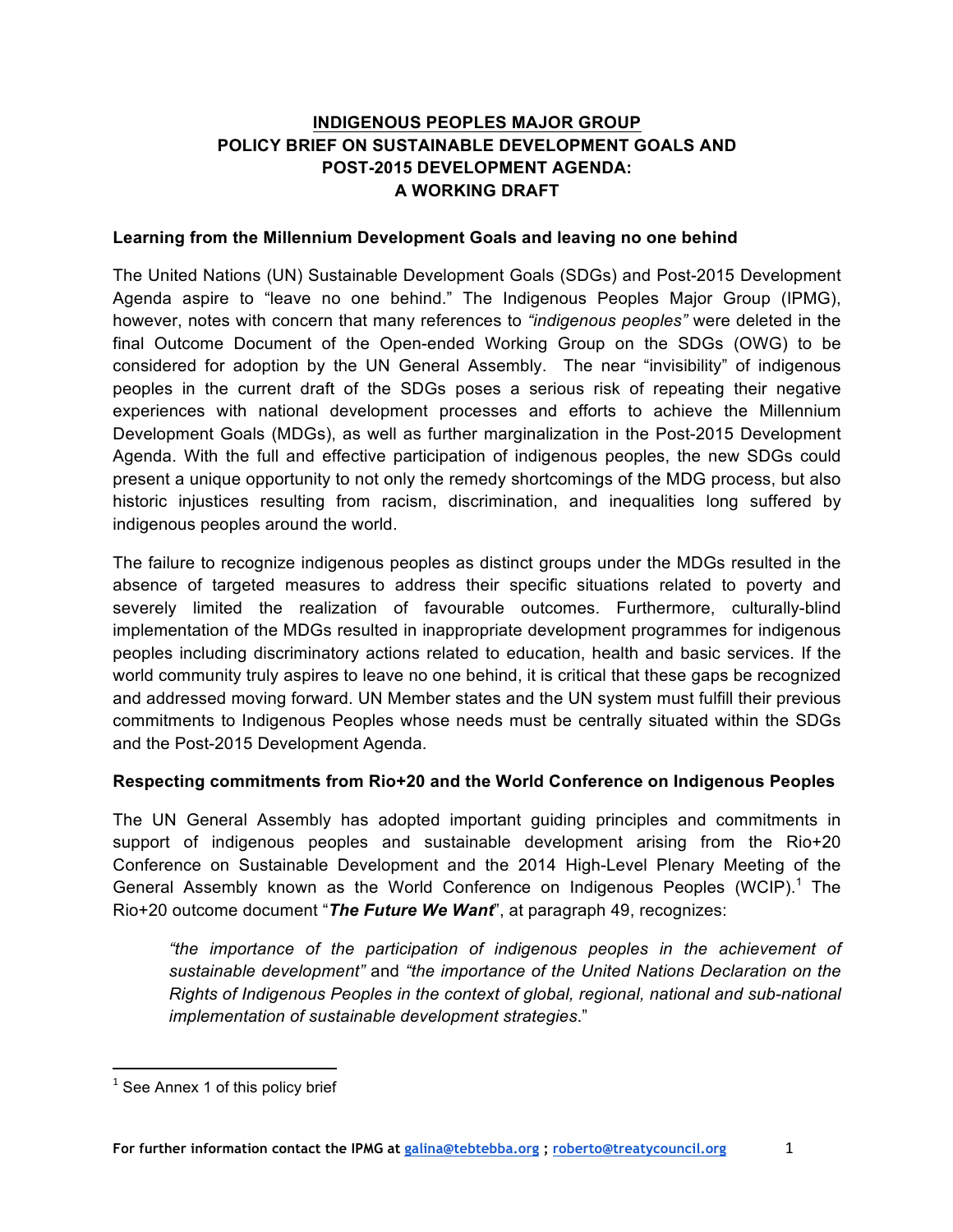The WCIP adopted an action oriented outcome document aimed at implementing the principles set forth in the UN Declaration on the Rights of Indigenous Peoples, affirming that:

*"indigenous peoples have the right to determine and develop priorities and strategies for exercising their right to development." (Para. 33)*

The WCIP also committed to *"giving due consideration to all the rights of indigenous peoples in the elaboration of the post-2015 development agenda."* (Para.37)

Consistent with the rights of indigenous peoples and their valuable contributions towards achieving sustainable development for all, these outcomes represent commitments that must be strongly reflected in the SDGs and the final Post-2015 Development Agenda.

# **KEY CROSS-CUTTING ISSUES**

The Indigenous Peoples Major Group (IPMG) highlights the following key issues to be addressed in the negotiations of the SDGs and the Post-2015 Development Agenda.

# *Universality Underpinned by Diversity*

An outstanding challenge for the Post-2015 Development Agenda is upholding universality whilst recognizing and addressing the needs of specific peoples and persons facing structural disadvantages due to gender, age, race, ethnicity, nationality migratory status, disability, geographic location and other characteristics. Respect for human rights and social inclusion requires the promotion of equality and non-discrimination by acknowledging social differences and cultural diversity and addressing these appropriately in different national contexts.

Generalized national averages on extreme poverty and the use of one-size fits all terms such as "vulnerable groups" cannot continue to institutionalize the invisibility of indigenous peoples within development frameworks. These trends fail to recognize the distinct cultural identities and political status of indigenous peoples who are rights-holders and recognized agents of change. The prevailing use of the term "vulnerable groups" to encompass the diverse situations of indigenous peoples within the SDGs and related processes undermines their legal standing as subjects of international law, as well as their own self-identification as indigenous peoples, a rights which is upheld by the UN Declaration on the Rights of Indigenous Peoples (UNDRIP).

Universal goals require specific targets, indicators, and appropriate special measures to address indigenous peoples' distinct needs in the development process so as to overcome historic structural inequalities and ongoing risks of human rights violations. This is true for indigenous peoples living in both developed and developing countries. Effective implementation of universal goals means being mindful of national contexts whilst respecting cultural diversity. Inasmuch as biological diversity underpins the resilience of ecosystems, cultural diversity of social systems and institutions underpins social resilience for sustainable development. This holds true for legal systems and legal pluralism including respect and recognition of customary law; diverse health traditions including traditional healing and medicines; diverse educational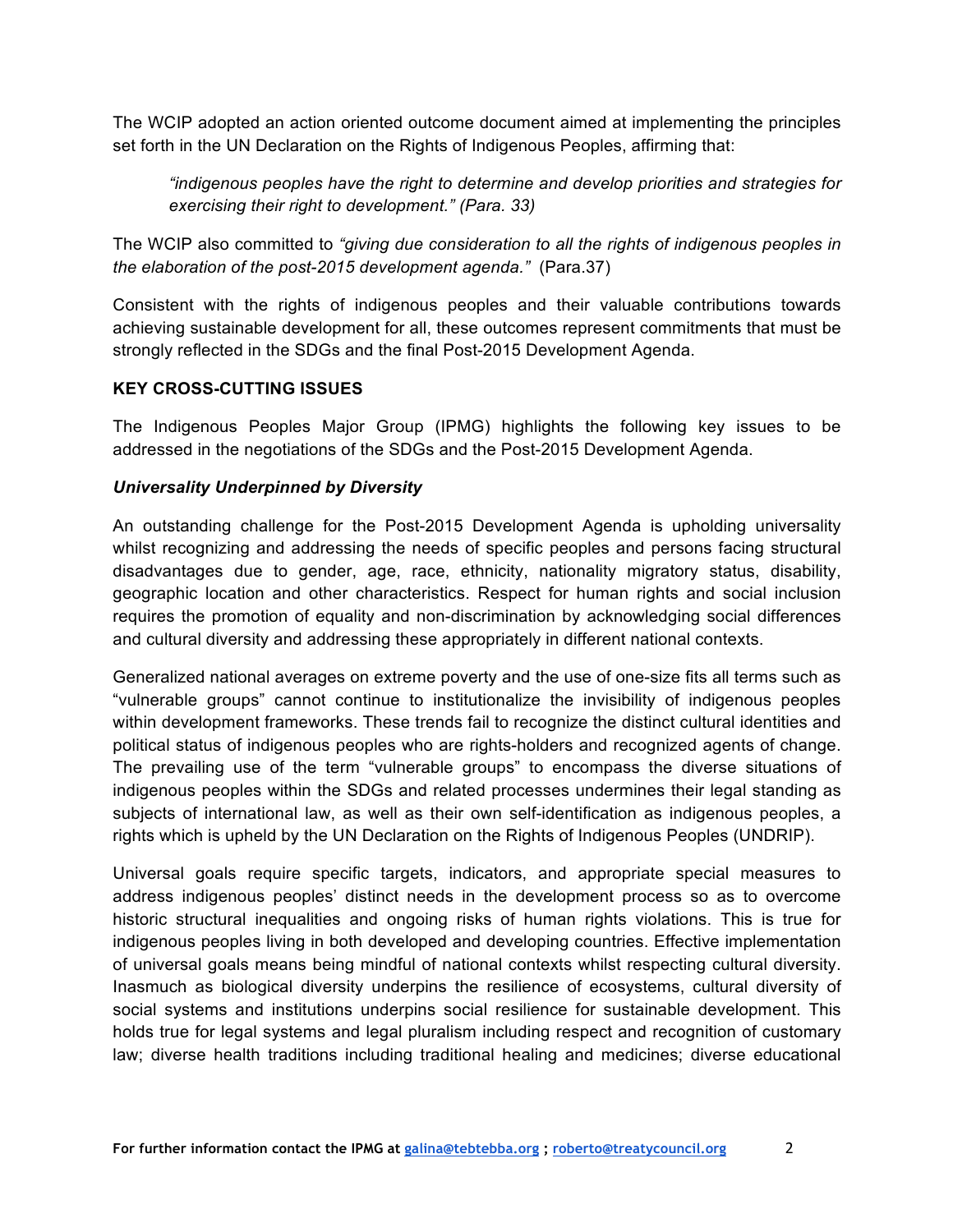institutions including transmission of cultural traditions; as well as diverse local economies and traditional livelihoods as countervailing alternatives to economic globalization.

Different peoples and societies have diverse cultural and spiritual views of sustainability, including conceptualizations of poverty, well-being and sustainable development, requiring culturally relevant indicators. Non-economic and non-monetary measures of well-being are important in promoting a holistic understanding of sustainable development. The financial measure of \$1.25/day for extreme poverty is inappropriate for indigenous peoples, for whom security of rights to lands, territories and resources is essential for poverty eradication.

Monitoring their situation and making them visible in national statistics requires the inclusion of cultural identifiers in national census and population data, and disaggregated data to capture the situation of indigenous peoples. Indicators relevant for indigenous peoples need to be identified with their full and meaningful participation. Community-based monitoring and information systems can complement national monitoring of progress in the implementation of the SDGs as well as supporting local sustainable development plans and the implementation of special measures.

# *Upholding Indigenous Peoples Rights and Visions of Sustainable Development*

Historical and continuing colonization and institutionalized racism have made indigenous peoples vulnerable in mainstream development processes in both developed and developing countries. Most indicators of well-being demonstrate that indigenous peoples are disadvantaged compared to other populations in all countries where they live. The Post-2015 Development Agenda must heed the advice of UN mandate holders and experts on indigenous peoples issues to address their distinct circumstances by upholding their rights to determine their own visions of sustainable development.

Indigenous peoples consider culture a foundational and a transformative dimension of sustainable development – understanding that diverse cultural values and spiritual traditions shape relations with nature. Other key messages and demands of indigenous peoples include:

- Implementation of the UN Declaration on the Rights of Indigenous Peoples (UNDRIP), including the right to free, prior, informed consent (FPIC);
- Recognition of diverse local economies, customary resource management and sustainable use practices, and traditional occupations as central to economic development and decent work;
- Securing the lands, territories and resources of indigenous peoples against extractive industries, predatory investments, and development aggression; and
- The recognition of indigenous and traditional knowledge on an equal footing with science and other knowledge systems for  $21<sup>st</sup>$  century solutions to contemporary crises.

The IPMG emphasizes that environmental and social safeguards must be in place to address risks imposed on Indigenous Peoples by development, environment and climate change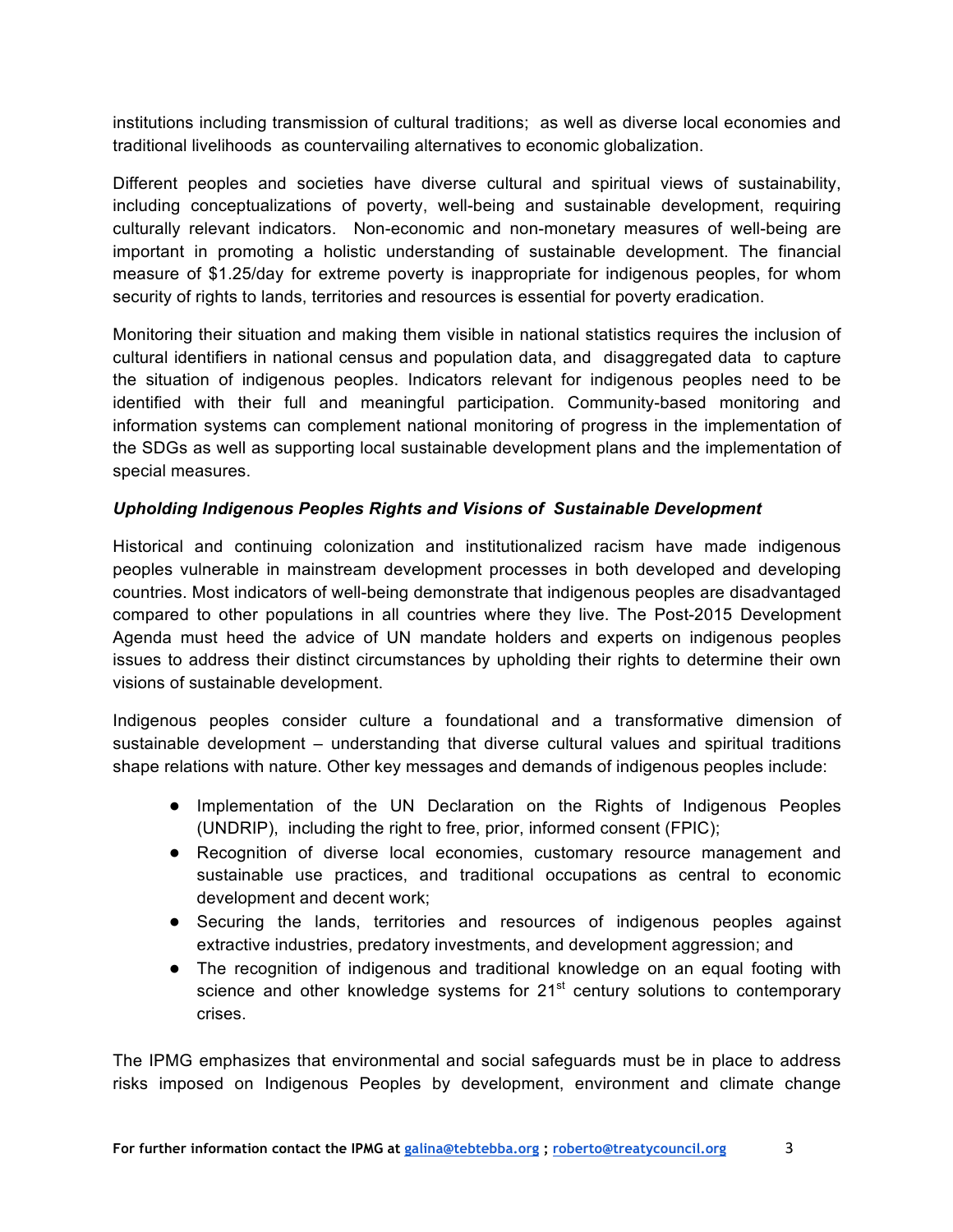programmes and projects consistent with established obligations in the UNDRIP, ILO Convention No. 169, and commitments made under the Convention on Biological Diversity (CBD) and the UN Framework Convention on Climate Change (UNFCCC). Safeguards must establish policies and procedures to prevent further risks of social, cultural, environmental damage, protect human rights and provide access to justice and redress mechanisms.

## *Valuing Contributions of Indigenous Peoples to Sustainable Development*

Whilst acknowledging that indigenous peoples are among the most vulnerable and marginalized groups, they are also active participants and partners who are making important contributions to sustainable development. Indigenous peoples are identified as custodians of many of the world's most biologically diverse areas and verifiably hold a wealth of traditional knowledge, innovations and practices on ecosystem management and technologies, traditional health systems and medicinal plants; agricultural production and food systems, local crops and seeds. While these realities are increasingly recognized among mainstream sectors, indigenous peoples seldom share in the benefits of the commercialization of their knowledge. Indigenous peoples, including indigenous women, have a proven track record of responsible management of natural resources in forests, deserts, tundra, and small islands. Their contributions to sustainable development should not only be recognized and respected, but whenever possible, celebrated as models of good practices that have a huge potential to benefit all mankind.

# **United Nations Secretary General Ban Ki-moon's Synthesis Report**

The recent Synthesis Report by United Nations (UN) Secretary General Ban Ki-moon also affirms that UN SDGs and Post-2015 Development Agenda should "leave no one behind." The IPMG welcomes the Synthesis Report and appreciates the recognition that "people are at the center of sustainable development. Further, the IPMG commends the report's call for genuine commitment "to work together to promote sustained and inclusive economic growth, social development and environmental protection and thereby to benefit all, as well as its overall commitment toward implementation through a human rights based approach to development. The Synthesis Report also affirms that the "meaningful participation" of essential actors, new partnerships, and key constituencies are critical for a true, transformative agenda (para. 7, 23, 61).

The IPMG welcomes the report's various references to indigenous peoples, however; a specific reference to Major Groups would have also been welcomed as the "Major Groups and other stakeholders" participatory framework has proven to be successful during the UN Commission on Sustainable Development and the OWG. Additionally, the Synthesis Report defines "six essential elements" to help "frame and reinforce the universal, integrated and transformative nature of a sustainable development agenda and ensure that the ambition expressed by Member States in the outcome document of the Open Working Group (OWG) translates, communicates, and is delivered at the country level (para. 66). In this regard, the Synthesis Reports' explanatory narrative is appreciated, however; based on the invisibility of indigenous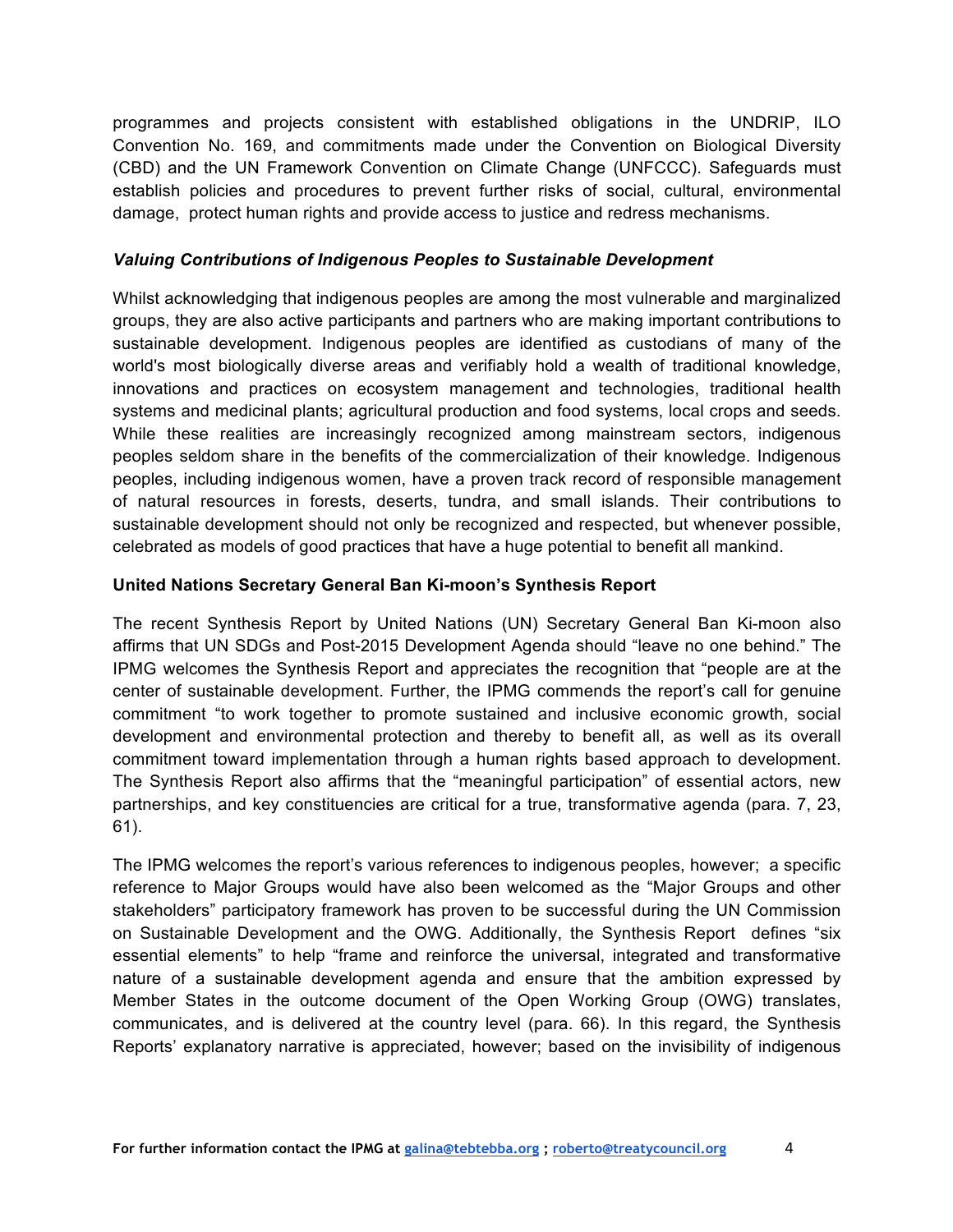peoples in the MDGs, the IPMG remains concerned that goals and targets will be addressed in silos, rather than viewed holistically.

The development of indicators remains a critical entry point for the full and meaningful participation of indigenous peoples in the Post-2015 Development Agenda. The IPMG welcomes the Secretary General's action-oriented approach that suggests "Member States may decide to task the United Nations System, in consultation with other relevant experts and through a multi-stakeholder dialogue, to develop a draft set of indicators" (para 139). The IPMG is concerned, however, with the time-frame for the development these indicators, the lack of clarity over what UN agencies and experts will be involved, and how indigenous peoples can input directly into indicator development. The IPMG has developed and recommends specific indicators, for example, that can significantly contribute to this process.

#### **RECOMMENDATIONS:**

Based on the analysis of the OWG outcome document and its seventeen proposed sustainable development goals, the Indigenous Peoples Major Group (IPMG) has identified six key themes, as well as various targets and indicators for inclusion in the SDGs/Post-2015 Development Agenda. The key themes are clustered as follows:

*1.) Disaggregation of data; 2.) Lands, territories and resources (LTR); 3.) Free Prior and Informed Consent (FPIC); 4.) Special Measures; 5.) Access to justice and redress mechanisms; 6.) Participation and representation in decision-making and relevant bodies.* 

## **Disaggregation of data**

One of the main concerns of indigenous peoples with regards to implementation and monitoring of MDGs was the lack of disaggregated data specifically addressing indigenous peoples. As a result, indigenous peoples were invisible and absent in national reports and data collections. So as not to repeat the mistakes of the MDGs it is of vital importance to: 1) disaggregate data for every SDG by including indigenous identifiers in national data censuses, household surveys and other data gathering efforts; 2) to cross-reference WCIP commitments on data disaggregation with the SDGs document; 3) include existing indicators based on gender, age and ethnicity, etc.; 4) disaggregation to focus on education, health, basic social services, agriculture and labor statistics, etc., including traditional occupations and etc.

With this in mind, the IPMG recommends: the recognition and inclusion of community-based monitoring data collection and reports by the UN and national governments and to include indigenous peoples identifiers in administrative registers.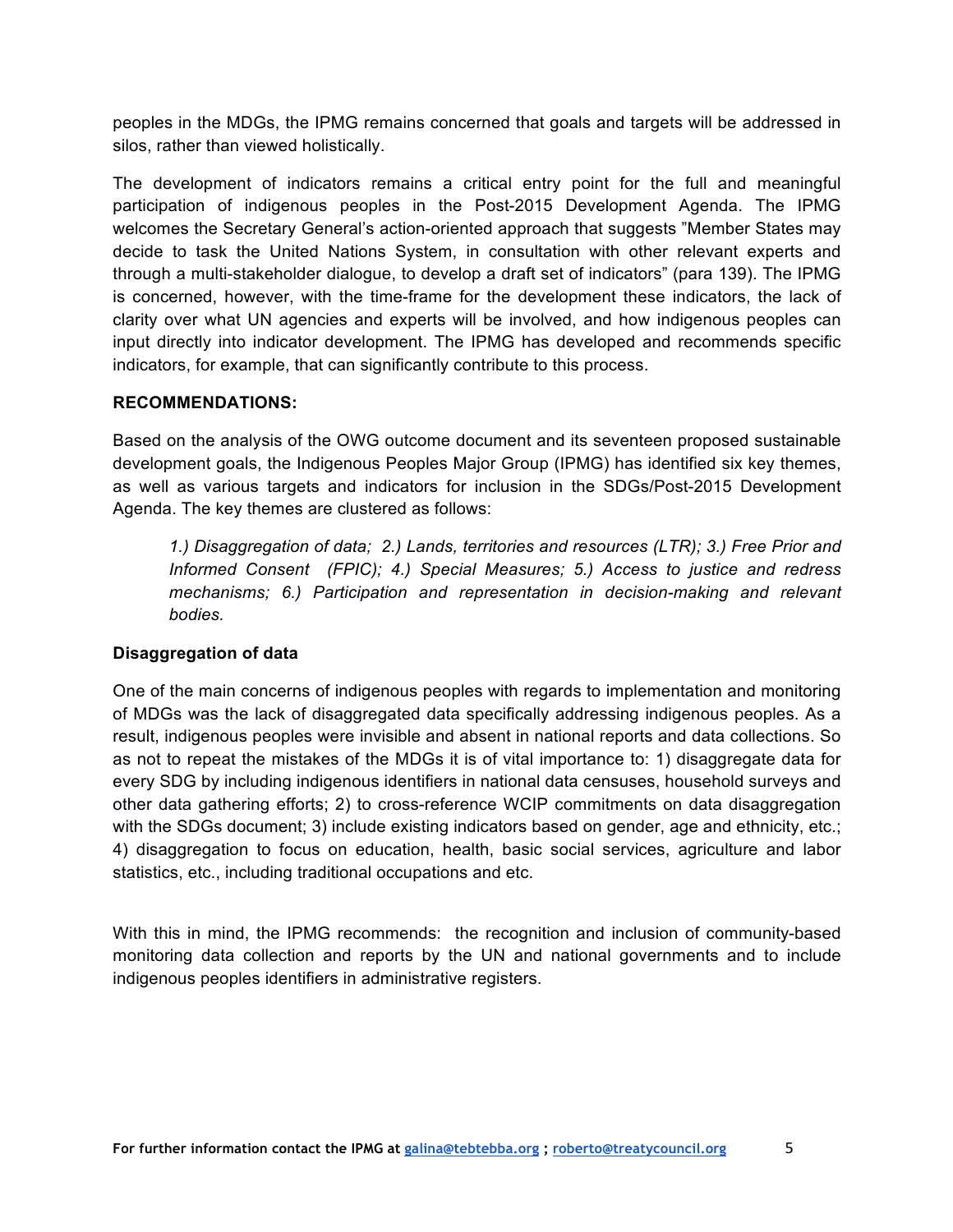#### **Lands, territories and resources**

Lands, territories and resources (LTR) is another key theme for indigenous peoples world-wide as their basic survival depends on access to LTR. Unfortunately, indigenous peoples' right to own, manage or control their LTR is not adequately reflected in the newly developed SDGs. Forests, rangelands, bodies of water, and related natural resources worldwide are often held and managed by indigenous peoples whose rights are recognized by International Human Rights Law and Instruments, including the UN Declaration on the Rights of Indigenous Peoples and the ILO Convention No. 169. The SDGs and the Post-2015 Development Agenda should strengthen rather weaken indigenous peoples' land tenure systems, which will be vital in achieving poverty eradication (Goal 1), sustainable agriculture (Goal 2), and the protection and restoration of ecosystems and biodiversity (Goal 15). $^2$ 

The IPMG recommends the following:

 

-Include the language in Target 1.4 that provides legal recognition of collective land rights of indigenous peoples and local communities under goal 1 on poverty eradication.

1.4.: 1) Proportion (area) of collective lands under the tenure of indigenous peoples and local communities that is legally recognized, secure, documented and protected and guarantees equitable access and use to women and men; 2) Number of laws, executive orders, policies and territorial maps which recognize indigenous peoples' rights to lands, territories and resources in accordance with the international law [can also be applied to 12.2]; 3) Land use change on indigenous peoples' territories (CBD indicator), 4) % of land owned and controlled by indigenous peoples,5) Number of indigenous peoples living on those lands.

1.5: 1) Percentage change in GDP derived from the use of common land and natural resources by women and men who are members of indigenous peoples and local communities.; 2) Percentage and distribution of benefits derived from the use of common land, natural resources, and ecosystem services retained by the women and men who are members of indigenous peoples with tenure over those resources.

14.2: 1) Number of marine and coastal ecosystems sustainably managed by indigenous peoples; 2) Number of government policies recognizing indigenous peoples' rights to marine and coastal ecosystems developed in consultation with indigenous peoples ; 3) Number of government policies recognizing indigenous peoples' livelihoods in marine and coastal ecosystems developed in consultation with indigenous peoples.

 $2$  See Art 8 (J) of the Convention on Biological Diversity on the role played by knowledge of indigenous peoples and local communities in conservation and sustainable use of biodiversity. See also Sec. 197 of the Rio+20 Outcome Document, as well as the Chennai Guidance for Implementation of the Integration of Biodiversity and Poverty Eradication, recently adopted by the CBD Conference of Parties, which explicitly recognize the value of indigenous peoples and local communities' conserved territories and areas (ICCAs).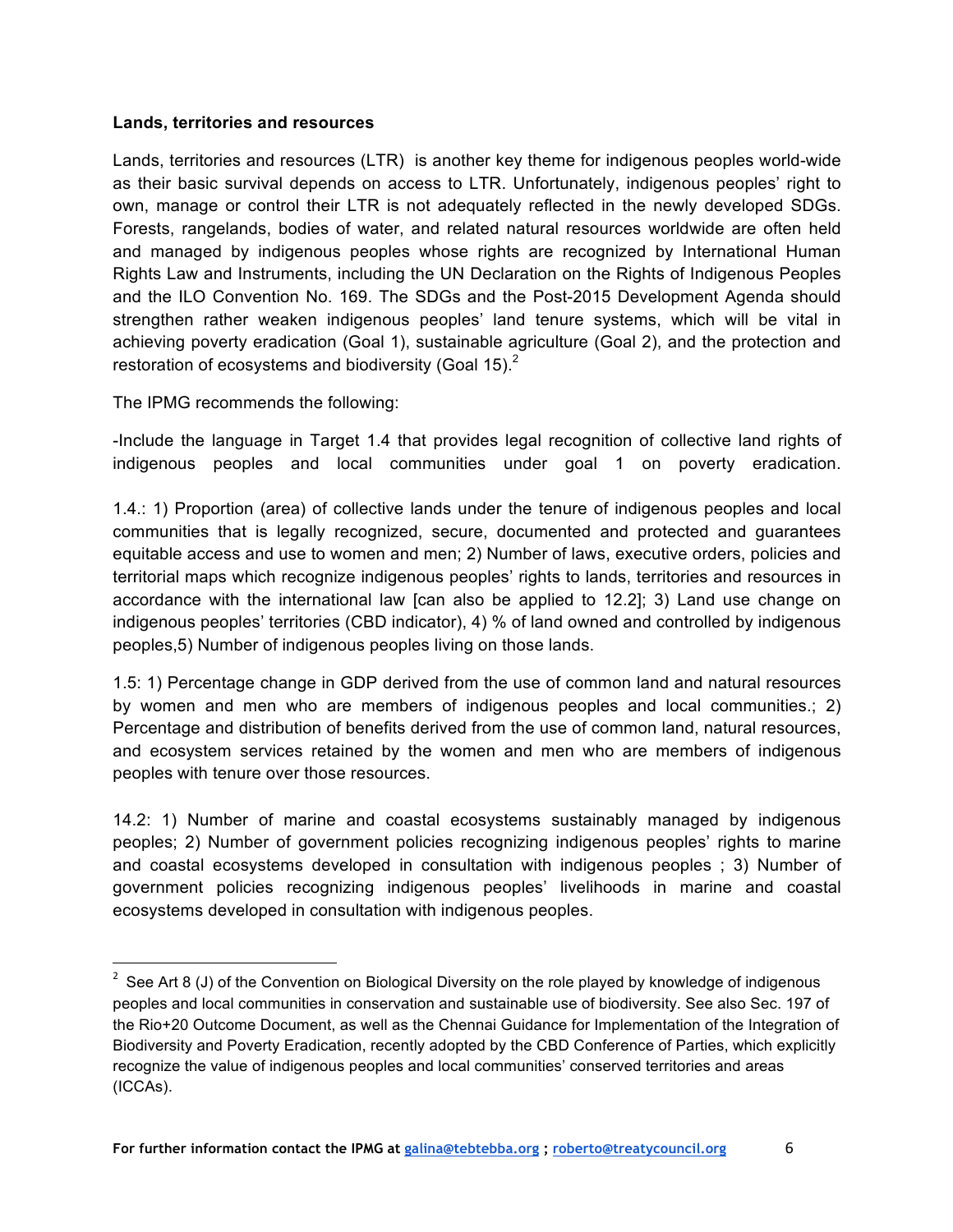15.1: Percentage of lands, territories and resources sustainably used and managed by indigenous peoples.

# **Free Prior and Informed Consent (FPIC)**

Free Prior and Informed Consent (FPIC) is critical for the sustainable development for indigenous peoples and is a prerequisite for any development projects occurring on indigenous lands. During the OWG process, specifically during the July session, the IPMG regretted to observe FPIC moving from the proposed Goal on biodiversity to the Goal on "means of implementation," and then disappear from the document all together. It is important to note that FPIC a commitment recognized by governments in the outcome document of the WCIP in paragraphs 3 and 20.

With this in mind, the IPMG recommends inclusion of a specific Target under Goal 17 on means of implementation "to consult and cooperate in good faith with the indigenous peoples concerned through their own representative institutions in order to obtain their free and informed consent prior to the approval of any project affecting their lands or territories and other resources" [WCIP commitment, paragraph 20]. The IPMG also proposes the following indicators relevant to the recommended inclusion of a specific Target under Goal 17:

- Number. of governments adopting FPIC policies or laws or regulations
- Compliance with international human rights standards on consultations and FPIC with indigenous peoples on policies, programmes and projects which may affect them
- Number. of conflicts, displacement and relocation resulting from non-compliance with international human rights standards on consultation and FPIC
- Number of constructive agreements resulting from FPIC

The IPMG also calls for inclusion of FPIC indicators under goals 6, 9, 11, and 16.

6.5 and/or 6b: Extent of indigenous peoples participation based on FPIC in all phases of development of water-related resources at all levels

9.1 and/or 9.a: Consultations with indigenous peoples and participation in decision-making in regards to infrastructure development based on FPIC

11.1: Number of incidences of displacement and relocation of indigenous peoples without FPIC

16.7: Number of policies that recognize the duty to consult and cooperate in good faith with indigenous peoples in order to obtain their FPIC before adopting and implementing legislative or administrative measures that may affect them. [WCIP commitment, paragraph 3]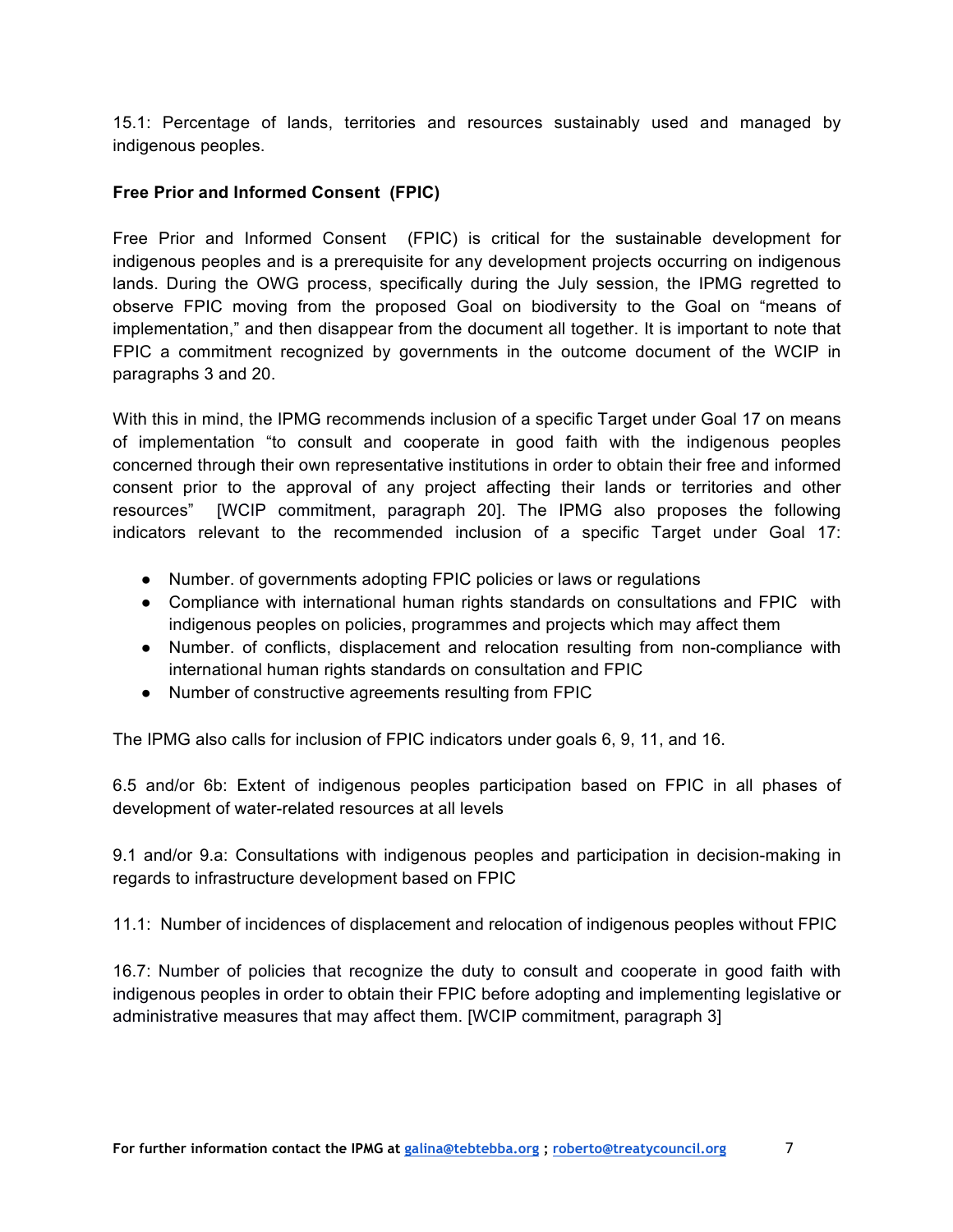#### **Special Measures**

To achieve the universality of the goals requires appropriate special measures in order to address indigenous peoples' distinct needs and to overcome historic disadvantages and continuing human rights violations. Examples of "special measures" include access to culturally appropriate, bi-lingual education leading to ability to read and speak in mother tongue, targeted interventions to overcome poverty, build capacity of indigenous women, combat child labor, protect traditional livelihoods and health practices. The establishment of safeguard mechanisms also constitutes *special measures*, which are necessary to ensure substantial equality for indigenous peoples.

The IPMG recommends the following indicators, to help ensure that the particular needs of indigenous peoples are addressed via Special Measures:

## *Goal 1. End poverty in all its forms everywhere:*

1.1.: 1) Existence of special measures to overcome poverty of vulnerable groups including women, children, indigenous peoples, ... within national poverty reduction measures

1.2: 1) Multidimensional Poverty Index (MPI) disaggregated by sex with break down by age, children, unemployed, persons with disabilities, pregnant women/new-borns, indigenous peoples and other disadvantaged groups.; 2) Proportion of population living below national poverty line, disaggregated by sex with break down by children, unemployed, old age, persons with disabilities, pregnant women/newborns, members of indigenous peoples, and other disadvantaged groups.

1.3.: 1) Percentage of population covered by social protection floors/systems, disaggregated by sex with breakdown by age, persons with disabilities, indigenous peoples and local communities.

1.4.: 1) Percentage of women and men with secure rights to land, measured by (i) percentage with documented rights to land, and (ii) percentage who do not fear arbitrary dispossession of land (proposed SDG indicator); 2) Title deeds or other binding agreements in recognition of indigenous peoples' collective rights to lands or territories; 3) Status and trends in traditional occupations (CBD indicator)

1. b 1) Number of national action plans, strategies or other measures to achieve the ends of the UNDRIP developed in consultation with Indigenous Peoples [WCIP commitment, paragraph 8] 1.5:. Percentage of people living in or within x distance to uncontrolled dumpsites and other "hot spots" emitting and releasing hazardous chemicals by sex with a breakdown by children, pregnant women/newborns, unemployed, persons with disabilities, members of indigenous peoples.

*Goal 2. End hunger, achieve food security and improved nutrition and promote sustainable agriculture:*

2.1: Consumption of diverse locally-produced food (Biodiversity International, resilience indicator)

2.3: 1) Status and trends in traditional occupations (CBD indicator); 2) percentage of women and men with secure rights to land (proposed SDG indicator); 3) Area of land legally recognized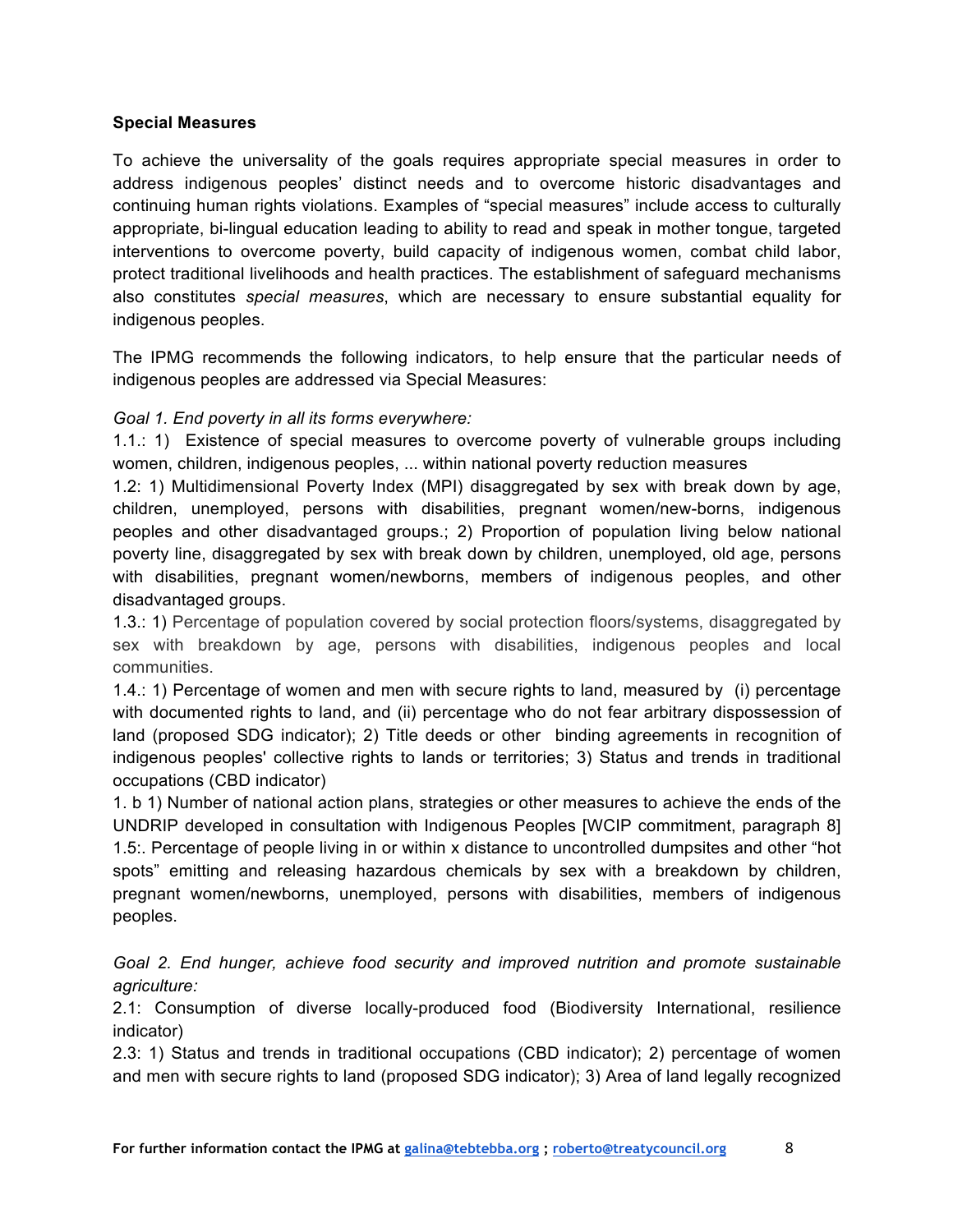under the tenure of indigenous peoples and local communities (ILC, OXFAM, etc); 4) Recognition of customary tenure regimes within national legal frameworks in line with international human rights standards and the Committee on World Food Security's Voluntary Guidelines on the Responsible Governance of Tenure of Land, Fisheries and Forests.

## *Goal 3. Ensure healthy lives and promote well-being for all at all ages:*

3.8.: Existence of regulatory provisions allowing access of indigenous peoples and local communities to traditional health practices, medicine and knowledge. [WCIP commitment, paragraph 11 and 12]

## *Goal 4. Ensure inclusive and equitable quality education and promote lifelong learning opportunities for all:*

4.1: 1) Special measures to ensure equal access to high quality culturally relevant and accessible education for indigenous peoples within the national education strategies [WCIP commitment, paragraph 11]; 2) Proportion of young adults (18-24) who are literate in their indigenous language;3) Special measures to train bilingual indigenous teachers; 4) Recognition of the right to learn in mother tongue; 5) Diversification of curriculum in accordance with cultural and linguistics characteristics within the national education framework

4.5: 1) Availability of school materials in indigenous languages; 2) Accessible school infrastructure for vulnerable groups including nomadic groups and indigenous peoples

## *Goal 5. Achieve gender equality and empower all women and girls:*

5.5: 1) Number of special measures or programs to promote capacity building and strengthen leadership of indigenous women [WCIP commitment, paragraph 17]; 2) Percentage of seats held by indigenous women in national parliament and/or subnational elected office according to their share in the population

#### *Goal 6: Ensure availability and sustainable management of water and sanitation for all:*

6.3: presence of contaminants from extractive industries and other sources in water on indigenous peoples' lands and territories

6.b: policies in places to support and strengthen the participation of indigenous peoples for improving water and sanitation management

#### *Goal 7: Ensure access to affordable, reliable, sustainable and modern energy for all:*

7.1: Appropriate environmental and social safeguards, in accordance with international standards on indigenous peoples' rights and in all phases and levels of energy development projects

7.a: Number of new alternative energy initiatives carried out in collaboration with indigenous peoples.

*Goal 8. Promote sustained, inclusive and sustainable economic growth, full and productive employment and decent work for all:*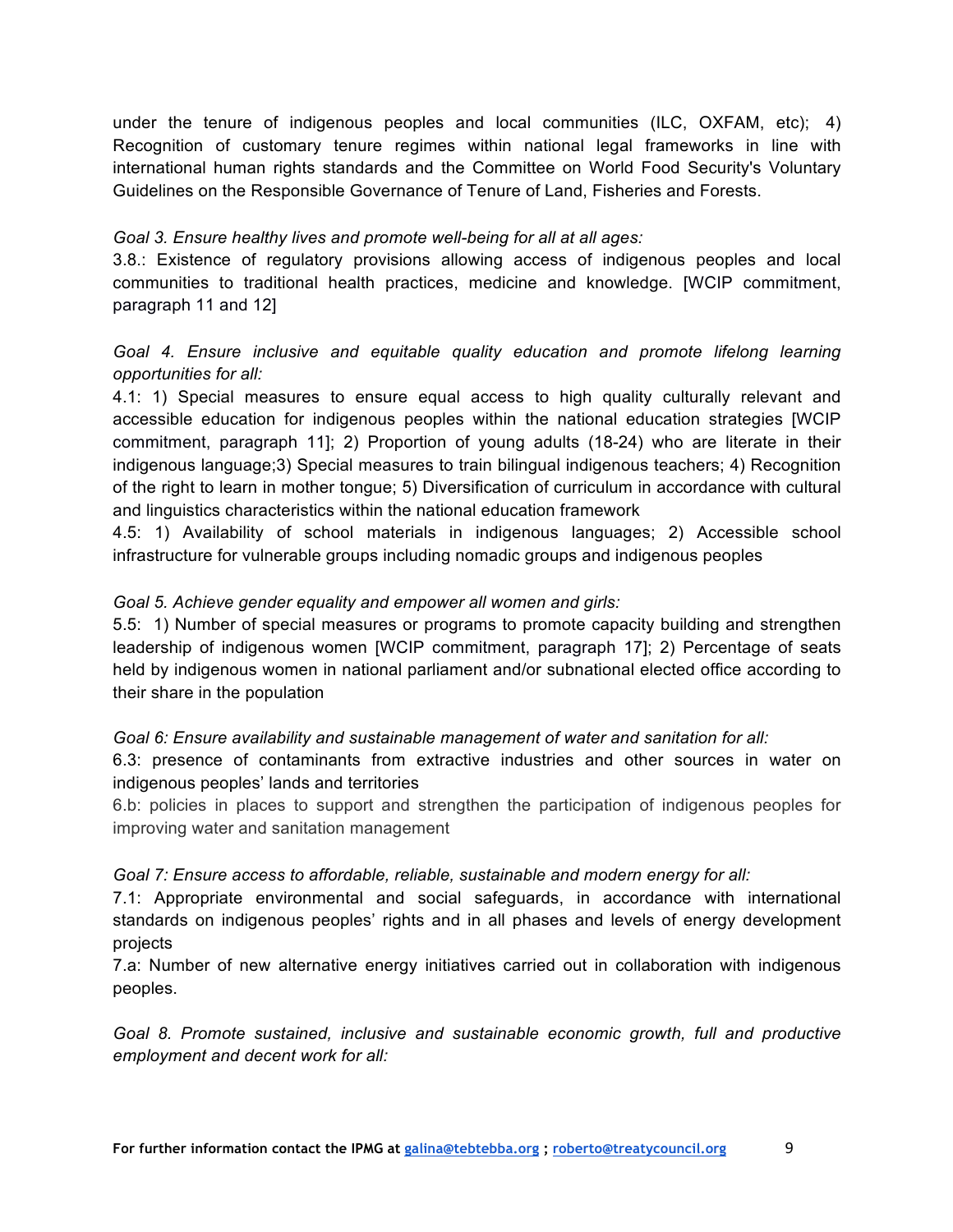8.5: Existence of legal or regulatory frameworks to protect local economies and traditional livelihoods/occupations including subsistence livelihoods]

8.9: # of jobs and livelihoods created for indigenous peoples through development of sustainable tourism

8.10: Ratio/or percentage of indigenous peoples and other disadvantaged groups, disaggregated by sex, accessing appropriate financial services

*Goal 9. Build resilient infrastructure, promote inclusive and sustainable industrialization and foster innovation:*

9.1: Appropriate environmental and social safeguards, in accordance with international standards on indigenous peoples' rights, in all phases and levels of infrastructure development projects

10.2 by 2030 empower and promote the social, economic and political inclusion of all irrespective of age, sex, disability, race, ethnicity, origin, religion or economic or other status**;** 2) Measure the progressive reduction of inequality gaps over time, disaggregated by age, sex, disability, race, ethnicity, origin, religion or economic or other status for selected social, economic, political and environmental SDG targets; 3) Proportion of seats in national and local government held by relevant social groups and indigenous peoples, disaggregated by sex and according to their share in the population (modified MDG indicator, proposed SDG indicator)

10.3: Percentage of indigenous peoples and other disadvantaged groups reporting perceived existence of discrimination based on all grounds of discrimination prohibited by international human rights law

*Goal 11. Make cities and human settlements inclusive, safe, resilient and sustainable:*

11.1: 1) number of appropriate human settlement provided to indigenous peoples; 3) proportion or level of participation of indigenous peoples in planning and management

11.3: number of plans and level of indigenous peoples participation

11.4.: Provision of access for indigenous peoples to their religious and cultural sites and access to and repatriation of their ceremonial objects and human remains [WCIP commitment, paragraph 27]

*Goal 12. Ensure sustainable consumption and production patterns:*

12.4 – 1) number of policies prohibiting waste disposal in indigenous peoples' territories;

12.b – 1) % jobs created to promote local culture and products

*Goal 13. Take urgent action to combat climate change and its impacts:*

13.1: 1) use of strategies based on traditional knowledge of indigenous peoples to strengthen resilience and adaptive capacity to impacts of climate change and natural disasters [WCIP commitment, paragraph 36];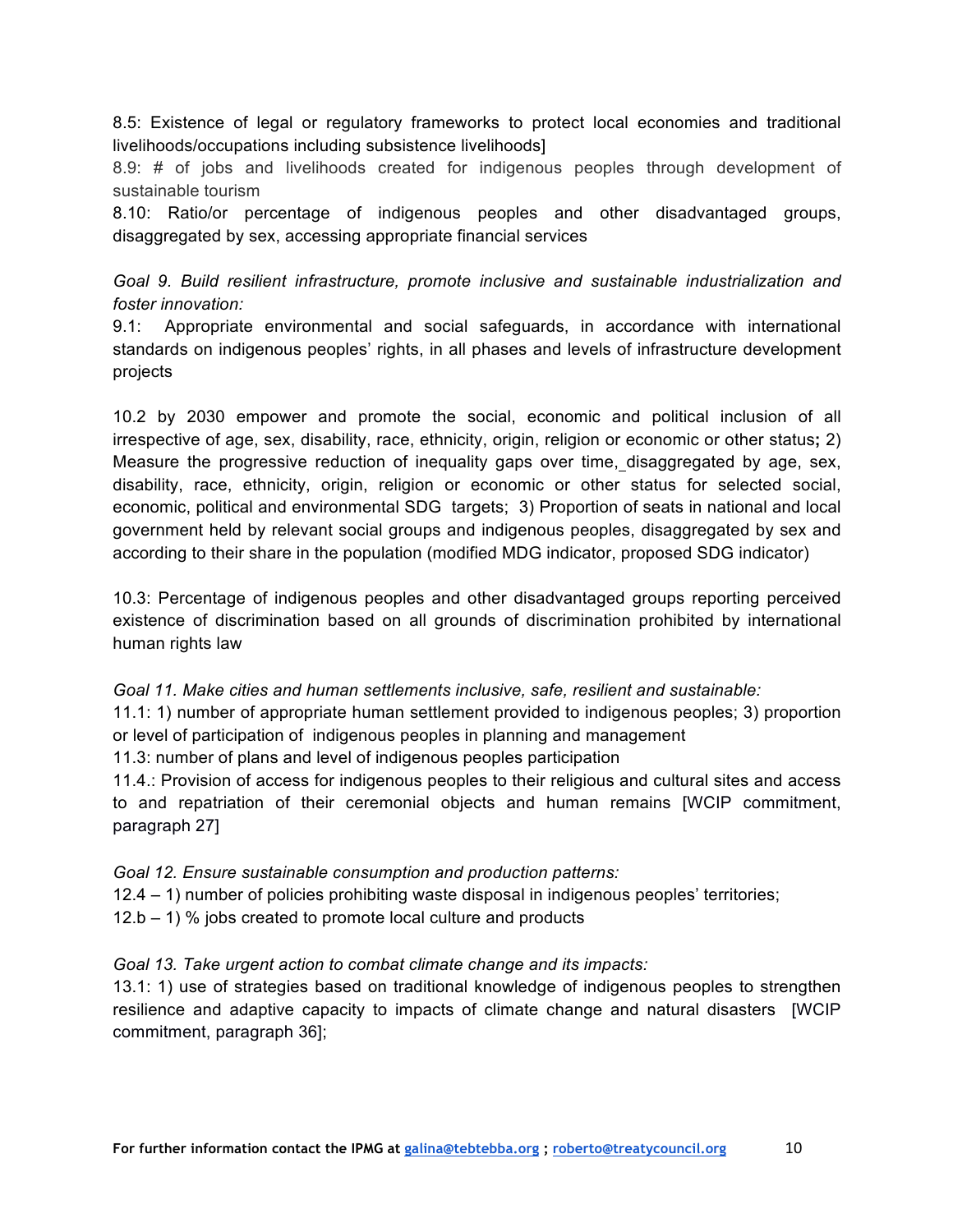13.3: 1) number of education programs and awareness raising campaigns specifically targeting indigenous peoples; 2) number of capacity building programs on climate change targeting indigenous peoples;

13.b: 1) representation of indigenous peoples in climate change related offices and high level meetings.

*Goal 16: Promote peaceful and inclusive societies for sustainable development, provide access to justice for all and build effective, accountable and inclusive institutions at all levels:*

16.6: 1)Existence of special measures to strengthen capacity of indigenous peoples' representative institutions; 2) existence and capacity of NHRI to reach out to vulnerable groups such as indigenous peoples; 3) institutional mechanisms and procedures for consultation with indigenous peoples, in accordance with international standards.

## **Access to justice and redress mechanisms**

The IPMG recommends a target on access to justice and redress mechanisms that is specific to indigenous peoples. With instances of harassment and displacement of indigenous peoples, militarization of indigenous peoples' lands and territories, and criminalization of indigenous movements and activists around the world it is especially important to have a safeguard mechanism that would ensure access to justice and redress for indigenous peoples. Indigenous territories and lands are increasingly becoming the targets of invasion for the purposes of resource extraction and militarization, leading to violence and armed conflicts, displacement, human rights violations and, in some cases, genocide. Discrimination and violence against indigenous women and girls, in particular, are among the worst and most pervasive forms of human rights violations perpetrated against indigenous peoples as a result of armed conflicts. Ending militarization and initiating processes to demilitarize the lands, territories, waters and oceans of indigenous peoples and to end, not least, the violence against indigenous women and girls, must form part of the SDG framework. With this in mind, the IPMG recommends the following target and indicators:

Target within Goal 16: Recognition of legal plurality and customary laws of indigenous peoples and access of indigenous peoples to redress mechanisms. Indicators: 1) Capacity building for legal practitioners on customary laws; 2) Number of governments recognizing customary laws

16.3: Existence of procedures to delineate competencies and resolve conflicts between customary and statutory law [WCIP commitment, paragraph 16, also UNDRIP, article 40] 16.4: Availability of training programs for customary law authorities on international human rights standards

16.5: Existence of the right to access to translation in legal proceedings recognized in national constitutions or other forms of superior or domestic law